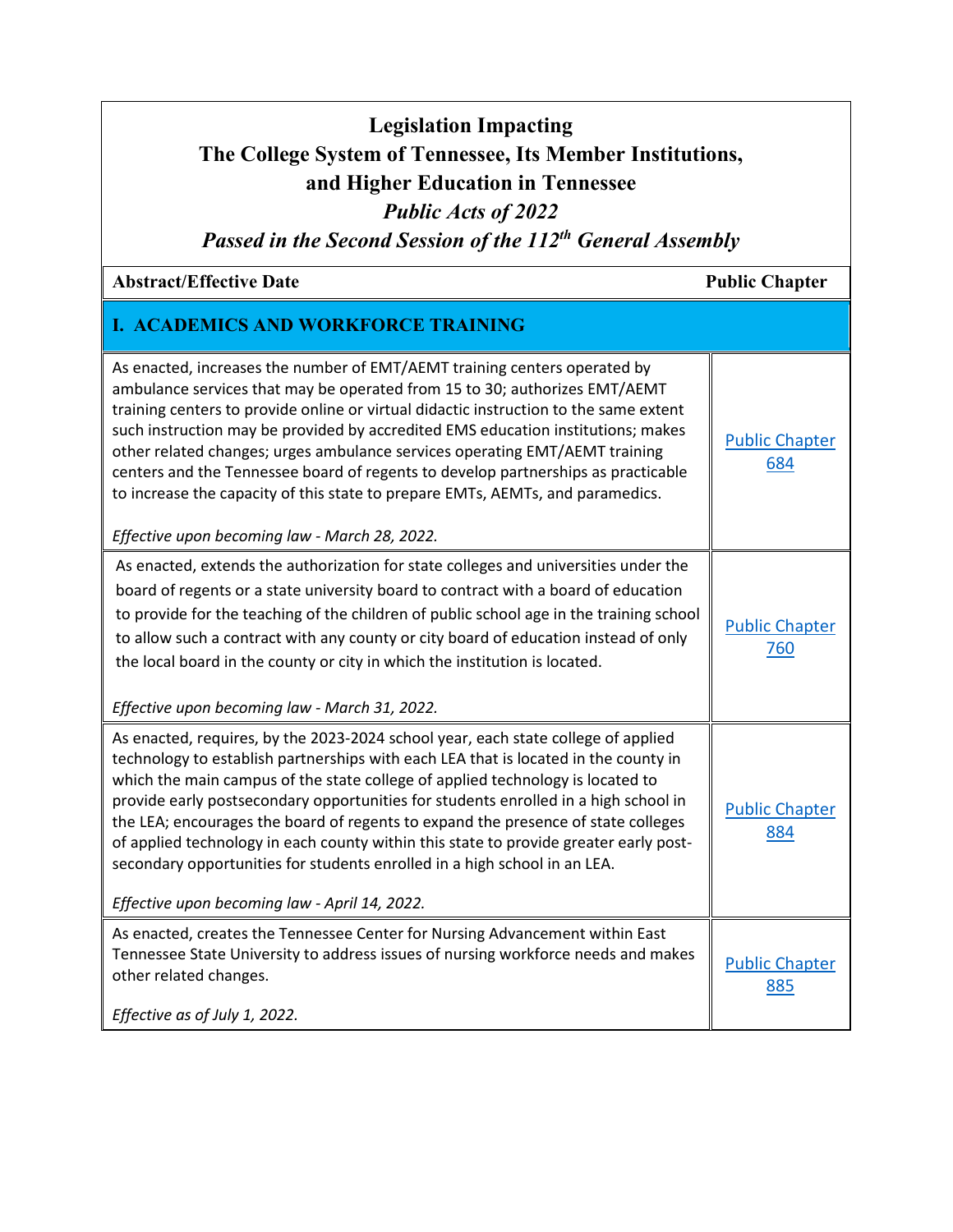| As enacted, adds to the Eligibility Verification for Entitlements Act that a public<br>benefit does not include a professional or commercial license for purposes of the<br>citizenship verification requirement; specifies that to be eligible for a professional or<br>commercial license, an applicant must show that the applicant is either a United<br>States citizen or authorized under federal law to work in the United States as<br>verified by the SAVE program.<br>Effective as of July 1, 2022.                                                                                                                                            | <b>Public Chapter</b><br><u>911</u> |
|----------------------------------------------------------------------------------------------------------------------------------------------------------------------------------------------------------------------------------------------------------------------------------------------------------------------------------------------------------------------------------------------------------------------------------------------------------------------------------------------------------------------------------------------------------------------------------------------------------------------------------------------------------|-------------------------------------|
| As enacted, requires the board to develop an Industry 4.0 diploma distinction and<br>graduation pathway for high school students; revises certain requirements for<br>students participating in work-based learning programs.<br>Effective upon becoming law - April 29, 2022.                                                                                                                                                                                                                                                                                                                                                                           | <b>Public Chapter</b><br>946        |
| As enacted, authorizes a person who holds a valid license to instruct in a school of<br>cosmetology and who completes 300 hours in a registered barber school or college<br>regarding the fundamentals of straight razor shaving and barbering technique, to be<br>issued a certificate of registration as a barber instructor; authorizes a person who<br>holds a valid registration as a barber instructor and who completes 300 hours in a<br>licensed school of cosmetology learning the fundamentals of cosmetology<br>technique and pedicuring, to be issued a license to instruct in a school of<br>cosmetology.<br>Effective as of July 1, 2022. | <b>Public Chapter</b><br>955        |
| As enacted, establishes a third-party skills testing program administered by the<br>department of safety for the purpose of facilitating the testing and licensure of<br>commercial drivers; authorizes the department of correction to create a commercial<br>driver license training program for purposes of training offenders who, upon release<br>from incarceration, may be suitable for careers in the transportation industry.<br>Effective upon becoming law (May 4, 2022) for rulemaking purposes. Otherwise<br>effective on July 1, 2022.                                                                                                     | <b>Public Chapter</b><br>992        |
| As enacted, designates live, interactive webinars as in-person courses for the<br>purposes of continuing education requirements.<br>Effective as of July 1, 2022.                                                                                                                                                                                                                                                                                                                                                                                                                                                                                        | <b>Public Chapter</b><br>865        |
| As enacted, creates new categories of emergency first responders to assist EMTs in<br>responding to emergencies, driving ambulances, and engaging in limited medical<br>interventions; requires such persons to become licensed EMTs within a certain<br>period of time.                                                                                                                                                                                                                                                                                                                                                                                 | <b>Public Chapter</b><br>1012       |
| Effective upon becoming law - May 9, 2022.                                                                                                                                                                                                                                                                                                                                                                                                                                                                                                                                                                                                               |                                     |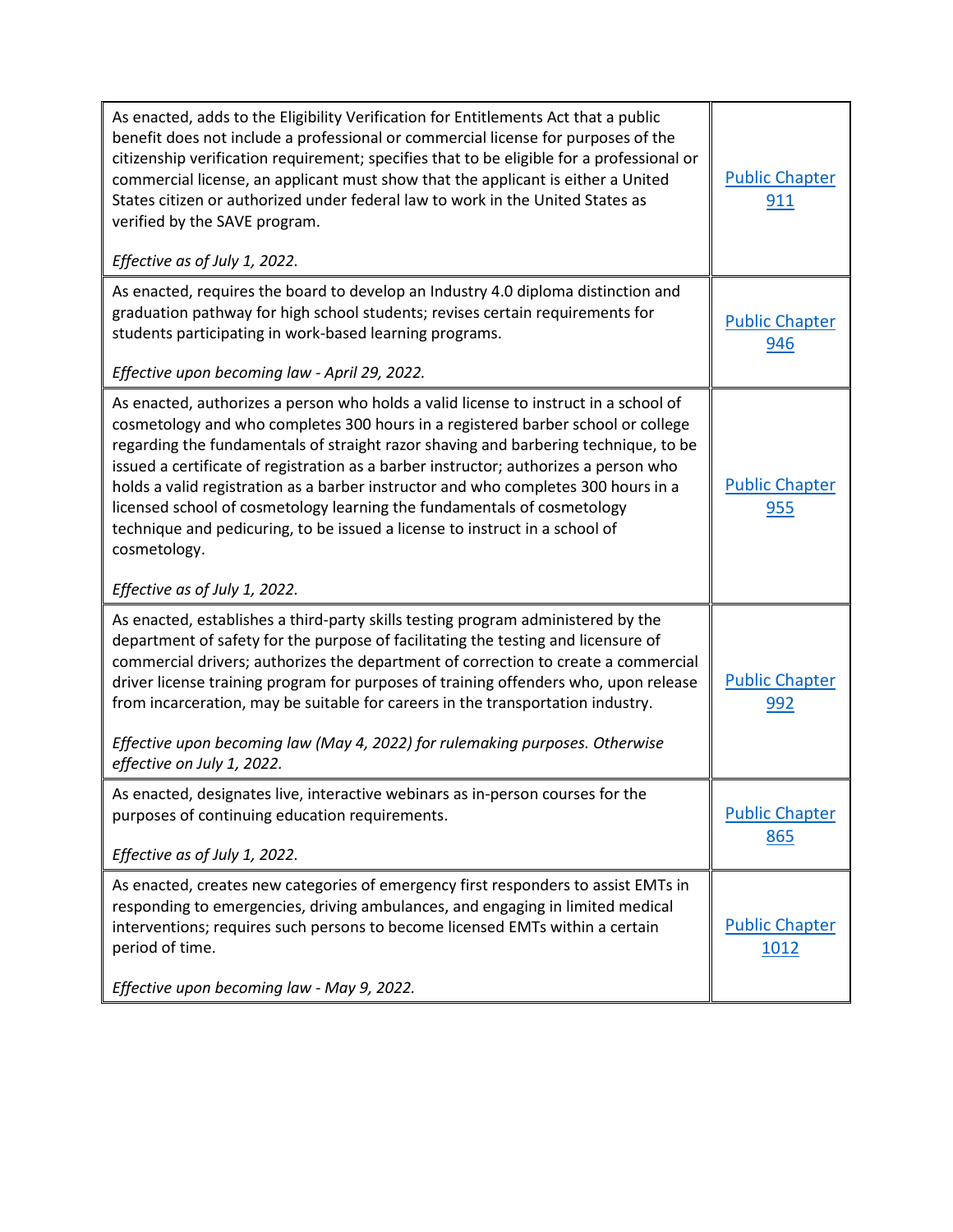| As enacted, requires the office of research and education accountability, in<br>collaboration with TSAC and the departments of education, labor and workforce<br>development, and human services to study providing driver education in Title I<br>public high schools at low or no cost to students, sources of funding for the driver<br>education, and benefits to students of the driver education.<br>Effective upon becoming law - May 27, 2022.                                      | <b>Public Chapter</b><br>1090         |
|---------------------------------------------------------------------------------------------------------------------------------------------------------------------------------------------------------------------------------------------------------------------------------------------------------------------------------------------------------------------------------------------------------------------------------------------------------------------------------------------|---------------------------------------|
| As enacted, makes various changes to the qualifications for certification as a<br>medication aide by the board of nursing.<br>Section 1 effective as of January 1, 2023. All other sections effective upon becoming<br>law - June 1, 2022.                                                                                                                                                                                                                                                  | <b>Public Chapter</b><br><u>1112</u>  |
| <b>II. APPROPRIATIONS</b>                                                                                                                                                                                                                                                                                                                                                                                                                                                                   |                                       |
| As enacted, makes appropriations for the fiscal years beginning July 1, 2021, and<br>July 1, 2022.<br>Effective as of July 1, 2022 (unless otherwise prescribed by individual appropriations<br>listed in the bill).                                                                                                                                                                                                                                                                        | <b>Public Chapter</b><br>1130         |
| As enacted, increases, for FY22-23, the state employer match to 200 percent of the<br>amount contributed by each state employee to the state's 401(k) plan per month,<br>up to a maximum of \$100 per month; exempts from sales tax the retail sale of food<br>and food ingredients sold between Monday, August 1, 2022, and Wednesday,<br>August 31, 2022; makes additional statutory revisions required for implementation<br>of the annual appropriations act.                           | <b>Public Chapter</b><br><u> 1131</u> |
| Section 1 effective upon becoming law - June 1, 2022. All other section effective as of<br>July 1, 2022.                                                                                                                                                                                                                                                                                                                                                                                    |                                       |
| As enacted, authorizes the index of appropriations from state tax revenues for<br>2021-2022 fiscal year to exceed the index of estimated growth in the state's<br>economy by \$2,997,600,000 or 16.08 percent.                                                                                                                                                                                                                                                                              | <b>Public Chapter</b><br>1132         |
| Effective upon becoming law - June 1, 2022.<br>As enacted, authorizes the state to issue and sell bonds of up to \$583.5 million;<br>cancels the bonds authorized by Chapter 758, Public Acts of 2020; allocates<br>proceeds of \$500 million of bonds to the department of finance and administration<br>to provide funds for the purpose of making a grant to Nashville/Davidson County for<br>the construction of a domed sports stadium.<br>Effective upon becoming law - June 1, 2022. | <b>Public Chapter</b><br>1133         |
| <b>III. ATHLETICS</b>                                                                                                                                                                                                                                                                                                                                                                                                                                                                       |                                       |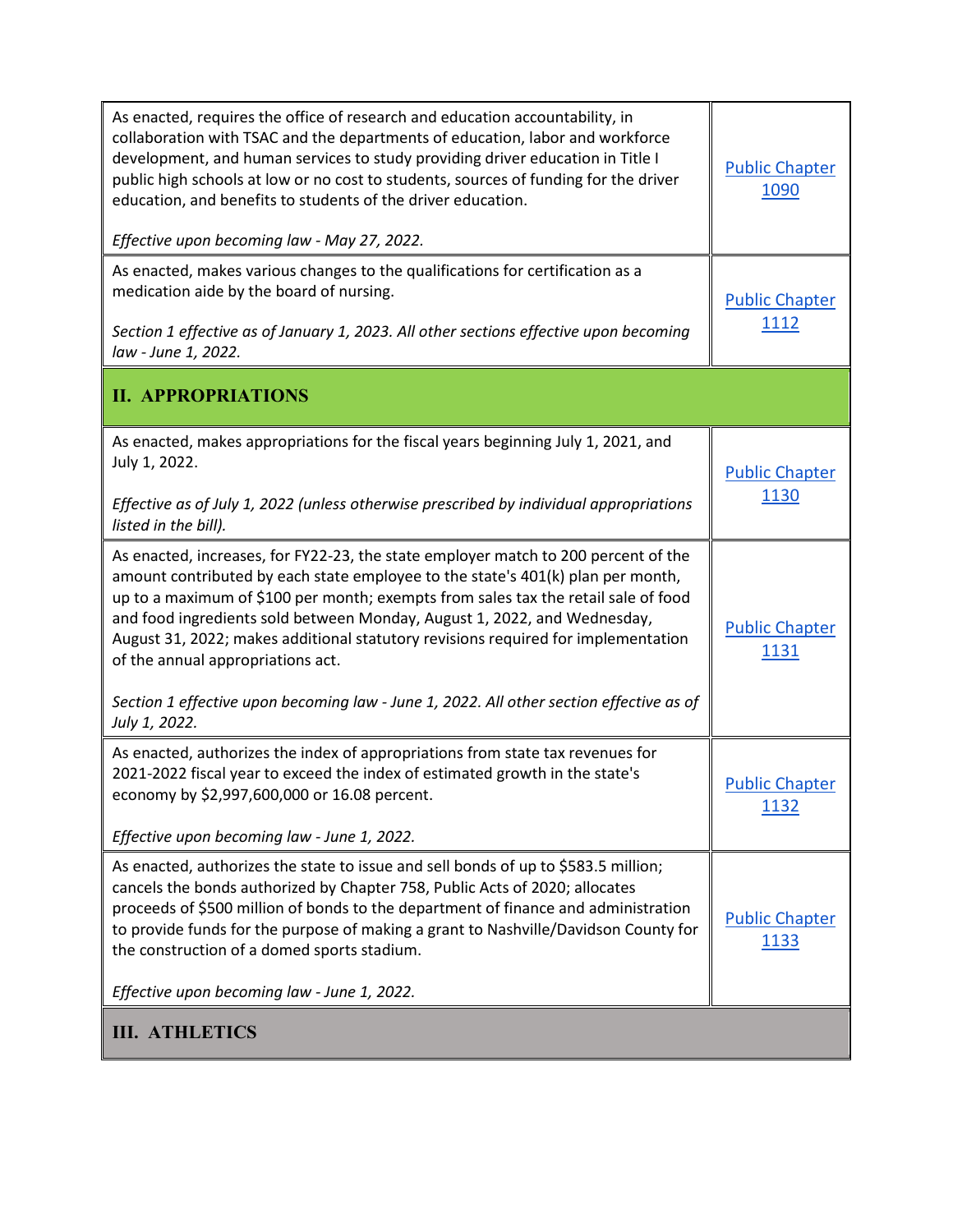| As enacted, revises present law provisions governing the use of an intercollegiate<br>athlete's name, image, or likeness.<br>Effective upon becoming law - April 20, 2022.                                                                                                                                                                                                                                                  | <b>Public Chapter</b><br>845        |
|-----------------------------------------------------------------------------------------------------------------------------------------------------------------------------------------------------------------------------------------------------------------------------------------------------------------------------------------------------------------------------------------------------------------------------|-------------------------------------|
| As enacted, prohibits males from participating in public higher education sports that<br>are designated for females.<br>Effective as of July 1, 2022.                                                                                                                                                                                                                                                                       | <b>Public Chapter</b><br>1005       |
| <b>IV. BUSINESS, HUMAN RESOURCES, &amp; FACILITIES</b>                                                                                                                                                                                                                                                                                                                                                                      |                                     |
| As enacted, increases from \$50,000 to \$75,000 the amount of gross revenue earned<br>at a nonprofit charitable gaming event necessary to require the nonprofit entity<br>hosting the event to file with the secretary of state an audited financial statement<br>prepared by an independent certified public accountant or an independent public<br>accountant.                                                            | <b>Public Chapter</b><br>661        |
| Effective upon becoming law - March 16, 2022.                                                                                                                                                                                                                                                                                                                                                                               |                                     |
| As enacted, increases the monetary threshold for purposes of defining "major<br>maintenance" with respect to the repair or renovation of state buildings and<br>structures; increases the monetary threshold of state lease agreements for<br>purposes of having such lease agreements approved by the attorney general and<br>reporter and the state building commission.<br>Effective upon becoming law - March 18, 2022. | <b>Public Chapter</b><br>712        |
| As enacted, requires chief procurement officer to establish and maintain a central                                                                                                                                                                                                                                                                                                                                          |                                     |
| database of information regarding grant recipients and sub-recipients for<br>monitoring purposes; requires state agencies to update information in the<br>database; requires chief procurement officer to adopt rules regarding the grant<br>management process.                                                                                                                                                            | <b>Public Chapter</b><br>733        |
| Effective upon becoming law - March 24, 2022.                                                                                                                                                                                                                                                                                                                                                                               |                                     |
| As enacted, authorizes commission to require a second appraisal prior to the<br>disposal of certain government property.<br>Effective upon becoming law - March 24, 2022.                                                                                                                                                                                                                                                   | <b>Public Chapter</b><br><u>738</u> |
| As enacted, extends the deadline, from the last day of the sixth month following the                                                                                                                                                                                                                                                                                                                                        |                                     |
| end of the fiscal year to the last day of the ninth month, for an employer to file an<br>annual certified financial statement with the department of commerce and<br>insurance for purposes of showing the employer's ability to pay all workers<br>compensation claims that may arise against the employer.                                                                                                                | <b>Public Chapter</b><br><u>742</u> |
| Effective upon becoming law - March 24, 2022.                                                                                                                                                                                                                                                                                                                                                                               |                                     |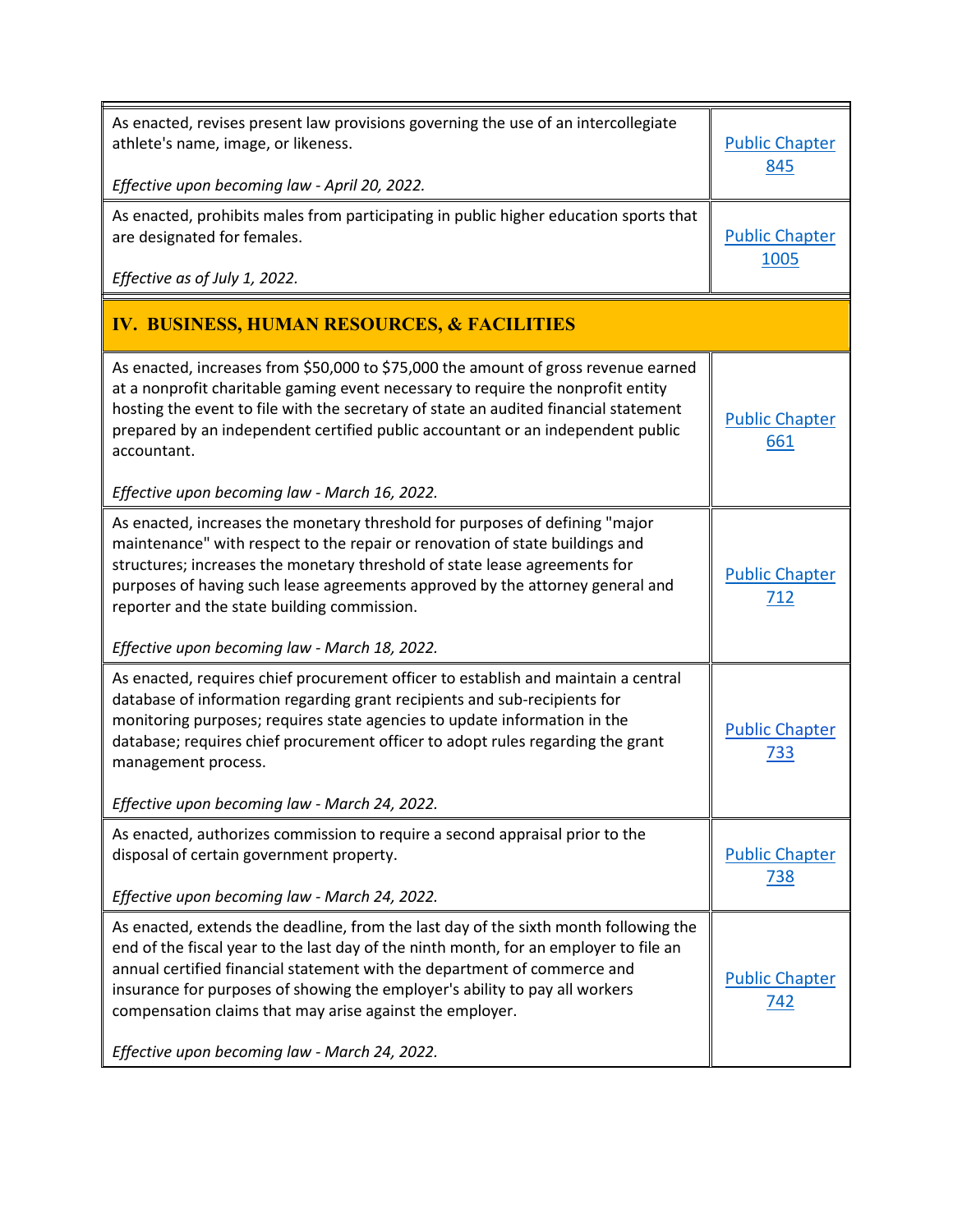| As enacted, authorizes rather than requires the Megasite Authority of West<br>Tennessee to provide water and wastewater services to customers located on the<br>megasite property.<br>Effective upon becoming law - March 31, 2022.                                                                                                                                                                        | <b>Public Chapter</b><br>763        |
|------------------------------------------------------------------------------------------------------------------------------------------------------------------------------------------------------------------------------------------------------------------------------------------------------------------------------------------------------------------------------------------------------------|-------------------------------------|
| As enacted, specifies that a statewide building construction standard or another<br>standard or requirement adopted by a local government shall not prohibit or limit                                                                                                                                                                                                                                      |                                     |
| the use of equipment with refrigerants, if the equipment contains a refrigerant<br>listed in accordance with safety standards imposed by federal law or rule and is<br>installed in accordance with the use conditions imposed by federal law or rule                                                                                                                                                      | <b>Public Chapter</b><br>771        |
| Effective upon becoming law - April 8, 2022.                                                                                                                                                                                                                                                                                                                                                               |                                     |
| As enacted, prohibits a public entity from entering into a contract with a company<br>unless the contract includes a written certification that the company is not currently<br>engaged in, and will not for the duration of the contract engage in, a boycott of<br>Israel; provides exemptions for contracts with a total value of less than \$250,000<br>and contractors with fewer than 10 employees.  | <b>Public Chapter</b><br><u>775</u> |
| Effective upon becoming law (April 8, 2022) for rulemaking purposes. Otherwise<br>effective on July 1, 2022.                                                                                                                                                                                                                                                                                               |                                     |
| As enacted, requires the office of diversity business enterprises to publish an annual<br>report on its website listing each state department's aspirational goals and                                                                                                                                                                                                                                     |                                     |
| achievements for businesses owned by minorities, women, persons with disabilities,<br>and service-disabled veterans, as well as other small businesses.                                                                                                                                                                                                                                                    | <b>Public Chapter</b><br>793        |
| Effective upon becoming law - March 24, 2022.                                                                                                                                                                                                                                                                                                                                                              |                                     |
| As enacted, requires Tennessee State University (TSU) to annually submit a report to<br>the governor and the general assembly, detailing the progress of improvements to<br>TSU's facilities and infrastructure and how the improvements address the needs<br>identified in the Tennessee higher education commission's evaluation on facilities<br>and infrastructure needs for TSU on September 1, 2021. | <b>Public Chapter</b><br>836        |
| Effective upon becoming law - April 19, 2022.                                                                                                                                                                                                                                                                                                                                                              |                                     |
| As enacted, requires an employer to allow a veteran employee to have the entirety<br>of Veterans' Day as a non-paid holiday if certain conditions met; specifies that this<br>act does not prohibit an employer from allowing the employer's veteran employees<br>to have the entirety of Veterans Day as a paid holiday.                                                                                  | <b>Public Chapter</b><br>854        |
| Effective upon becoming law - April 20, 2022.                                                                                                                                                                                                                                                                                                                                                              |                                     |
| As enacted, authorizes the investment committee for the TCRS board of trustees to<br>cause the retirement system to divest, as expeditiously as possible, from an<br>investment the system has with an entity found to be doing business with or<br>supporting a country sanctioned by the office of foreign assets control.                                                                               | <b>Public Chapter</b><br>855        |
| Effective upon becoming law - April 20, 2022.                                                                                                                                                                                                                                                                                                                                                              |                                     |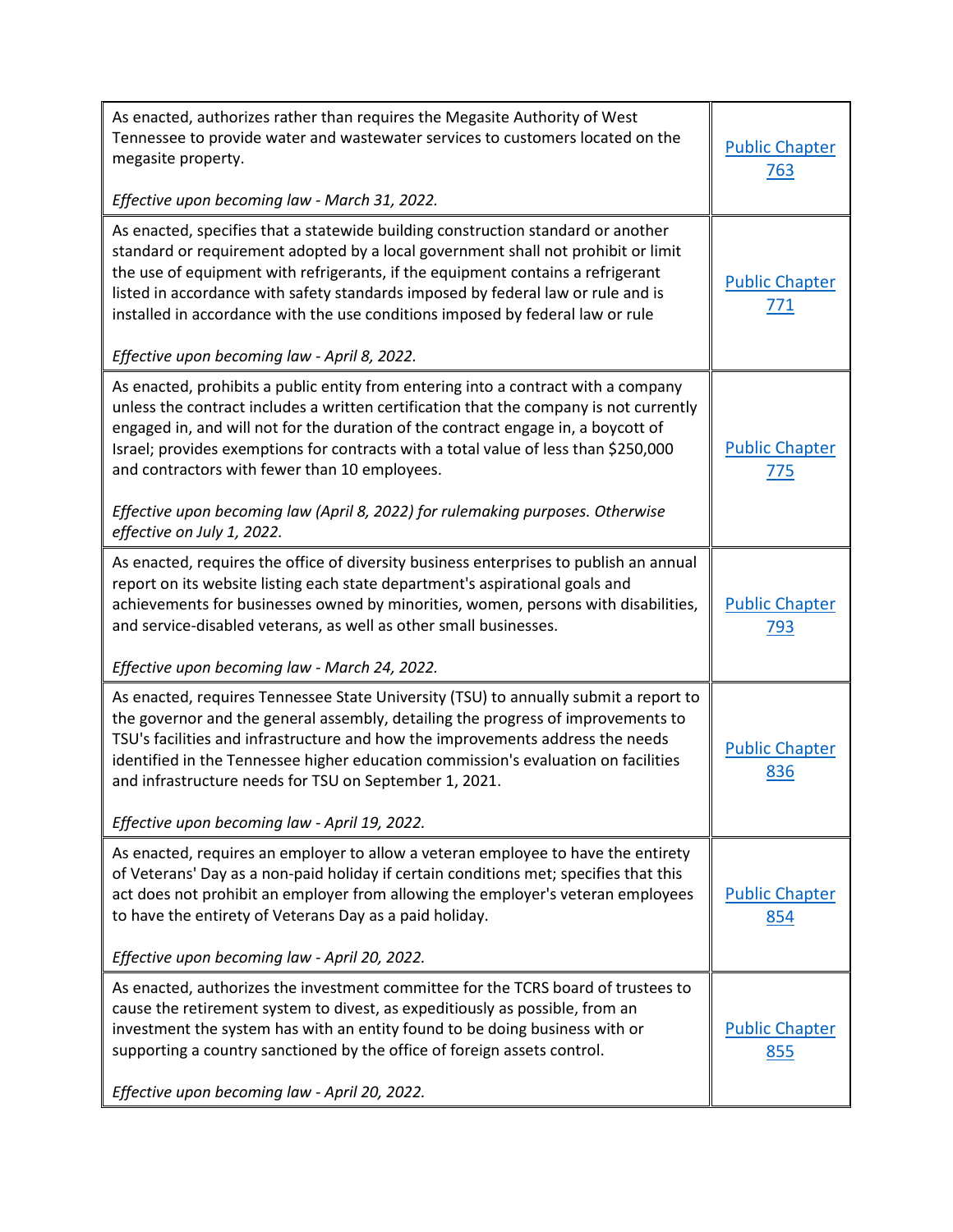| As enacted, requires employers to pay employees no less than the minimum wage,<br>regardless of the subminimum wage for an employee whose earning or productive<br>capacity is impaired by age, physical, or mental deficiency or injury.<br>Effective as of July 1, 2022.                                                                                                                                                                                                      | <b>Public Chapter</b><br>870         |
|---------------------------------------------------------------------------------------------------------------------------------------------------------------------------------------------------------------------------------------------------------------------------------------------------------------------------------------------------------------------------------------------------------------------------------------------------------------------------------|--------------------------------------|
| As enacted, reduces to three years the period of time that a $501(c)(3)$ or $501(c)(19)$<br>nonprofit organization has to be in continuous and active existence in this state to<br>qualify to operate a charitable gaming event in this state.<br>Effective upon becoming law - April 14, 2022.                                                                                                                                                                                | <b>Public Chapter</b><br>888         |
| As enacted, requires the Tennessee higher education commission to comply with<br>the policies of the state building commission concerning capital projects affecting<br>public institutions of higher education in this state.<br>Effective upon becoming law - May 3, 2022.                                                                                                                                                                                                    | <b>Public Chapter</b><br><u>967</u>  |
| As enacted, authorizes a retired TCRS member to cancel the member's designated<br>beneficiary for any reason one time, and to name a new beneficiary.<br>Effective upon becoming law - April 19, 2022.                                                                                                                                                                                                                                                                          | <b>Public Chapter</b><br>831         |
| As enacted, establishes a reserve account in the retirement system for the payment<br>of state liabilities, and the interest that would have been earned thereon, resulting<br>from military service credit established pursuant to existing law provisions.<br>Effective upon becoming law - May 23, 2022.                                                                                                                                                                     | <b>Public Chapter</b><br>1045        |
| As enacted, allows TCRS members who served in the armed forces during certain<br>periods of armed conflict to establish retirement credit for the military service<br>under certain conditions.<br>Effective upon becoming law - May 25, 2022.                                                                                                                                                                                                                                  | <b>Public Chapter</b><br><u>1057</u> |
| As enacted, enacts the "CROWN Act: Create a Respectful and Open World for<br>Natural Hair," which prohibits an employer from adopting a policy that does not<br>permit an employee to wear the employee's hair in braids, locs, twists, or another<br>manner that is part of the cultural identification of the employee's ethnic group or<br>that is a physical characteristic of the employee's ethnic group; creates certain<br>exceptions.<br>Effective as of July 1, 2022. | <b>Public Chapter</b><br>1078        |
| As enacted, establishes a voluntary shared work unemployment benefits program<br>that allows certain employers to submit to the department of labor and workforce<br>development for approval a plan to reduce employee work hours in exchange for<br>employee access to a certain level of unemployment compensation benefits.<br>Effective upon becoming law (May 27, 2022) for rulemaking purposes. Otherwise<br>effective on December 1, 2023.                              | <b>Public Chapter</b><br>1086        |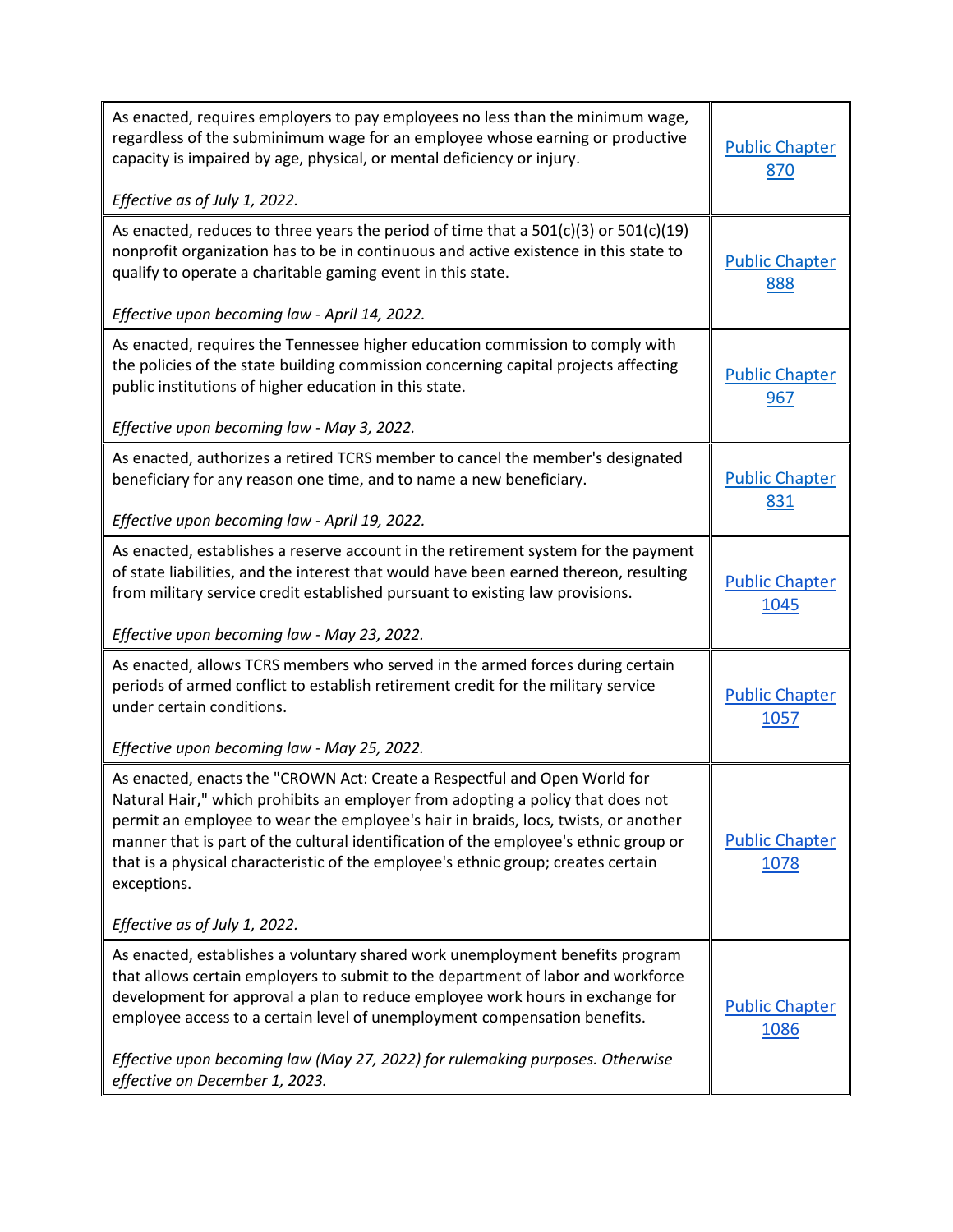| As enacted, authorizes the state treasurer to develop, implement, and administer a<br>program to award grants to eligible employers for the purpose of funding of a<br>length of service award program.<br>Effective upon becoming law - June 1, 2022.                                                                                                                                                                                                                                           | <b>Public Chapter</b><br>1113       |
|--------------------------------------------------------------------------------------------------------------------------------------------------------------------------------------------------------------------------------------------------------------------------------------------------------------------------------------------------------------------------------------------------------------------------------------------------------------------------------------------------|-------------------------------------|
| <b>V. HEALTH &amp; SAFETY</b>                                                                                                                                                                                                                                                                                                                                                                                                                                                                    |                                     |
| As enacted, requires certain employers with a mandatory COVID-19 vaccination<br>policy to grant exemptions based on medical reason or religious reason; makes<br>other related changes.                                                                                                                                                                                                                                                                                                          | <b>Public Chapter</b><br>644        |
| Effective upon becoming law - March 11, 2022.                                                                                                                                                                                                                                                                                                                                                                                                                                                    |                                     |
| As enacted, requires each law enforcement officer specifically assigned to the traffic<br>division of a local law enforcement agency or its equivalent, or for whom a county<br>sheriff or chief of police deems it necessary, to undergo training on the proper<br>testing procedures for use in investigating cases of suspected driving under the<br>influence.                                                                                                                               | <b>Public Chapter</b><br>694        |
| Effective upon becoming law - March 18, 2022.                                                                                                                                                                                                                                                                                                                                                                                                                                                    |                                     |
| As enacted, prohibits governmental entities, local education agencies, schools, and<br>private businesses from adopting or enforcing laws, rules, or practices that fail to<br>recognize acquired immunity as providing a level of immune protection that is at<br>least as protective as a COVID-19 vaccine or treat individuals with acquired<br>immunity differently than individuals who have received the COVID-19 vaccine.<br>April 30, 2022 - effective without the Governor's signature. | <b>Public Chapter</b><br>930        |
| As enacted, adds requirements to provisions governing the reporting of crime<br>statistics by institutions of higher education.                                                                                                                                                                                                                                                                                                                                                                  | <b>Public Chapter</b><br>958        |
| Effective upon becoming law - April 29, 2022.                                                                                                                                                                                                                                                                                                                                                                                                                                                    |                                     |
| <b>VI. LEGAL/GOVERNANCE</b>                                                                                                                                                                                                                                                                                                                                                                                                                                                                      |                                     |
| As enacted, requires a records custodian to cite the state law prohibiting disclosure<br>of a public record if the denial of the public records request is based on state law;<br>clarifies the forms of identification a governmental entity may request as evidence<br>of residency in this state from a person seeking public records.                                                                                                                                                        | <b>Public Chapter</b><br><u>721</u> |
| Effective as of July 1, 2022.                                                                                                                                                                                                                                                                                                                                                                                                                                                                    |                                     |
| As enacted, extends the state university and community college system, board of<br>regents to June 30, 2026; extends video streaming and archiving requirements to<br>meetings of the board's standing committees, in addition to meetings of the board                                                                                                                                                                                                                                          | <b>Public Chapter</b><br>755        |
| Effective upon becoming law - March 31, 2022.                                                                                                                                                                                                                                                                                                                                                                                                                                                    |                                     |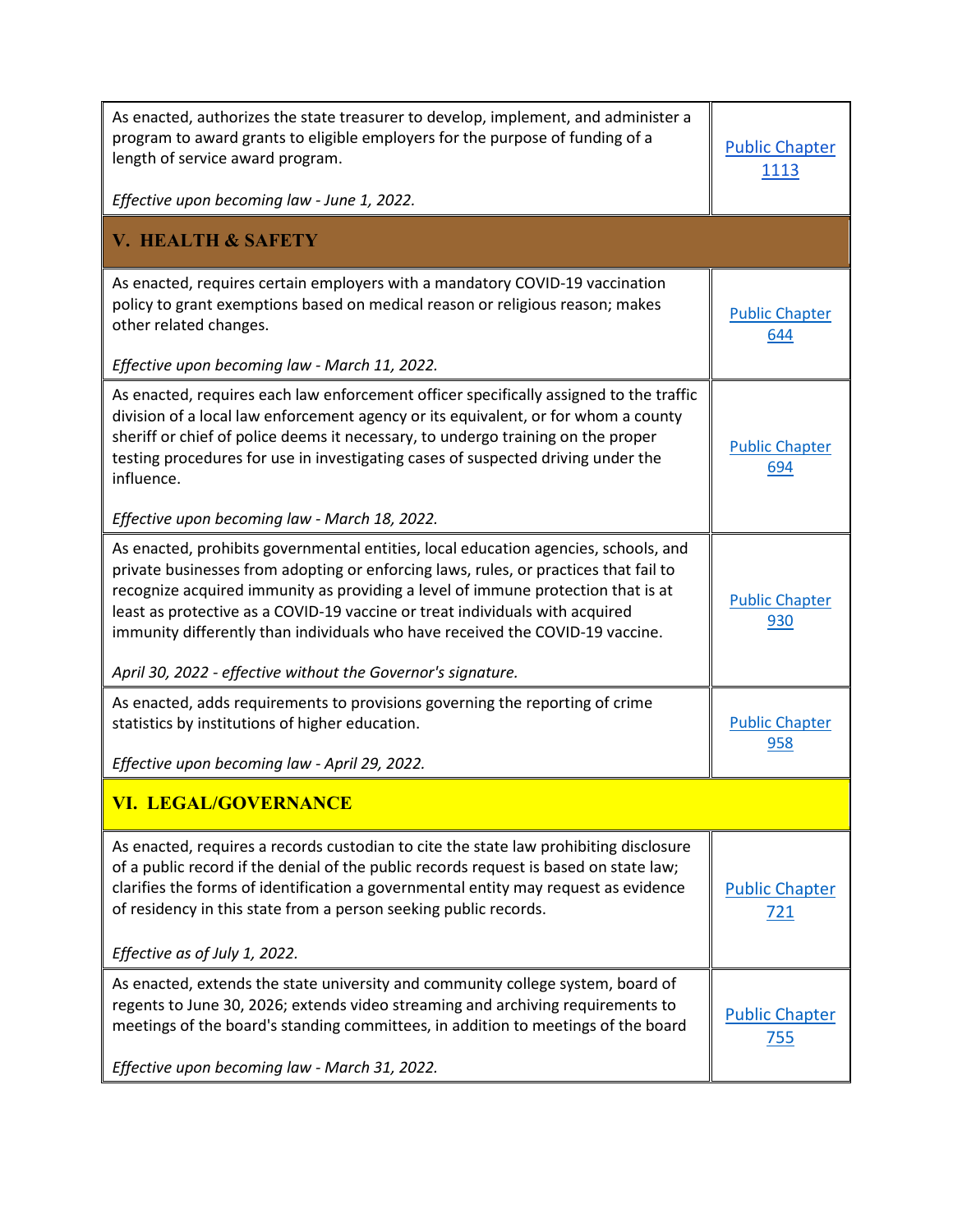| As enacted, prohibits a public institution of higher education from taking certain<br>actions with regard to divisive concepts and the ideologies or political viewpoints of<br>students and employees; enacts other related provisions.<br>Effective upon becoming law - April 8, 2022.                                                                                                                                                                                                                                                                                                    | <b>Public Chapter</b><br>818        |
|---------------------------------------------------------------------------------------------------------------------------------------------------------------------------------------------------------------------------------------------------------------------------------------------------------------------------------------------------------------------------------------------------------------------------------------------------------------------------------------------------------------------------------------------------------------------------------------------|-------------------------------------|
| As enacted, removes requirement that an administrative judge or hearing officer<br>make a motion prior to deciding a procedural question of law; removes similar<br>requirement for such persons to direct parties or attorneys for parties to appear for<br>a conference to consider matters relating to a contested case hearing; removes<br>obsolete language regarding the manner in which parties may participate in<br>hearings remotely and revises other related provisions.<br>Effective as of July 1, 2022.                                                                       | <b>Public Chapter</b><br>833        |
| As enacted, revises provisions governing participation in meetings by electronic<br>means of communication.<br>Effective as of July 1, 2022.                                                                                                                                                                                                                                                                                                                                                                                                                                                | <b>Public Chapter</b><br>856        |
| As enacted, provides that in interpreting a state statute or rule, a court presiding<br>over the appeal of a judgment in a contested case must not defer to a state agency's<br>interpretation of the statute or rule and must interpret the statute or rule de novo;<br>after applying all customary tools of interpretation, the court must resolve any<br>remaining ambiguity against increased agency authority.                                                                                                                                                                        | <b>Public Chapter</b><br>883        |
| Effective upon becoming law - April 14, 2022.                                                                                                                                                                                                                                                                                                                                                                                                                                                                                                                                               |                                     |
| As enacted, requires each institution governed by the board of regents, a state<br>university board, or the board of trustees for the University of Tennessee to make<br>the grievance procedure for the institution's support staff employees available on its<br>website.                                                                                                                                                                                                                                                                                                                 | <b>Public Chapter</b><br>891        |
| Effective as of July 1, 2022.                                                                                                                                                                                                                                                                                                                                                                                                                                                                                                                                                               |                                     |
| As enacted, removes TCA 14-2-101, which prohibits COVID-19 vaccine mandates by<br>governmental entities, schools, and local education agencies, and removes TCA 14-<br>1-101, which is the definitions to the Title 14 COVID-19 laws, from the application of<br>the Title 14 termination date of July 1, 2023; effective July 1, 2023, deletes the 14-1-<br>101 definitions except for those that relate to the prohibition on COVID-19 vaccine<br>mandates for governmental entities.<br>Effective upon becoming law - April 19, 2022 - with Section 2 then effective on July 1,<br>2023. | <b>Public Chapter</b><br><u>896</u> |
|                                                                                                                                                                                                                                                                                                                                                                                                                                                                                                                                                                                             |                                     |
| As enacted, continues permanent rules filed with the secretary of state between<br>January 1, 2021, and December 31, 2021; schedules the University of Tennessee<br>(Knoxville) Rule 1720-04-03.01 regarding student code of conduct and the Austin<br>Peay State University Rule 0240-05-06-.04 regarding title IX compliance to expire.                                                                                                                                                                                                                                                   | <b>Public Chapter</b><br>1024       |
| Effective upon becoming law - May 11, 2022.                                                                                                                                                                                                                                                                                                                                                                                                                                                                                                                                                 |                                     |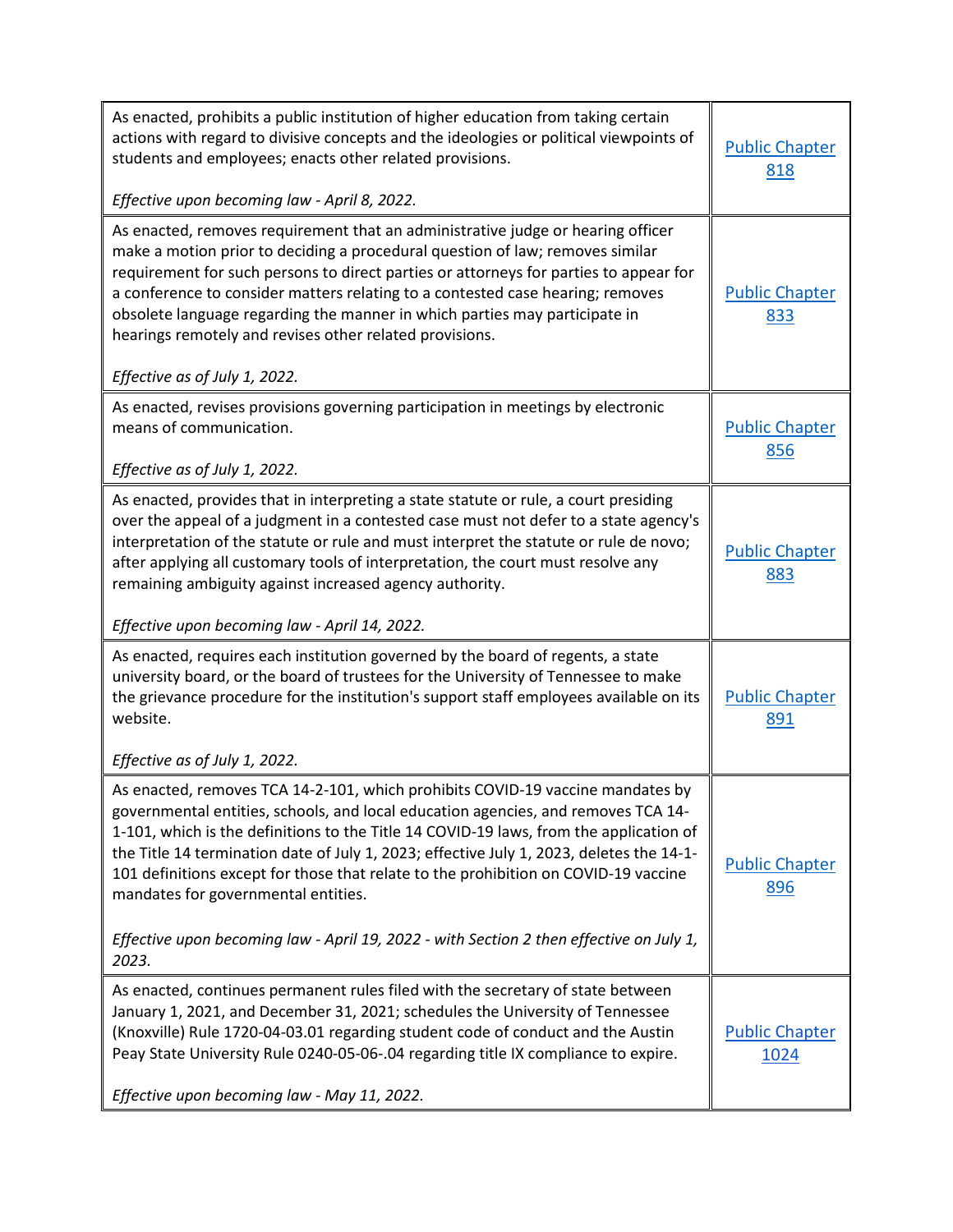| As enacted, extends termination date from July 1, 2022, to July 1, 2023, for<br>limitations on claims against a person for loss, damage, injury, or death arising from<br>COVID-19.<br>Effective upon becoming law - June 1, 2022.                                                                                                                                                                 | <b>Public Chapter</b><br>1117         |
|----------------------------------------------------------------------------------------------------------------------------------------------------------------------------------------------------------------------------------------------------------------------------------------------------------------------------------------------------------------------------------------------------|---------------------------------------|
| As enacted, creates a Class E felony of an employer influencing or attempting to<br>influence an employee who is a public servant to vote or not to vote in a particular                                                                                                                                                                                                                           |                                       |
| manner or to resign as a public servant or unnecessarily recuse themselves from a<br>public body with the intent to influence the action or inaction of a public body;<br>creates a cause of action for unlawful discharge of an employee who is a public<br>servant.                                                                                                                              | <b>Public Chapter</b><br>1142         |
| Effective as of July 1, 2022.                                                                                                                                                                                                                                                                                                                                                                      |                                       |
| RESOLUTION to confirm the appointment of Emily Reynolds of Nashville to the<br>Tennessee board of regents.                                                                                                                                                                                                                                                                                         | <b>Senate</b><br><b>Resolution 84</b> |
| Effective as of March 7, 2022, for a term to expire on June 30, 2027.                                                                                                                                                                                                                                                                                                                              |                                       |
| <b>VII. SCHOLARSHIPS &amp; FINANCIAL AID</b>                                                                                                                                                                                                                                                                                                                                                       |                                       |
| As enacted, extends eligibility for the work-based learning student grant program to<br>include students enrolled in a middle college program.                                                                                                                                                                                                                                                     | <b>Public Chapter</b>                 |
| Effective upon becoming law - March 4, 2022.                                                                                                                                                                                                                                                                                                                                                       | <u>625</u>                            |
| As enacted, authorizes the governing board for each public institution of higher<br>education to classify a veteran or military-affiliated individual as a Tennessee<br>resident for tuition purposes if the veteran or military-affiliated individual is enrolled<br>in the institution and resides outside of this state.                                                                        | <b>Public Chapter</b><br><u>791</u>   |
| Effective upon becoming law - April 8, 2022.                                                                                                                                                                                                                                                                                                                                                       |                                       |
| As enacted, extends eligibility for a Senator Ben Atchley opportunity grant, to the<br>extent feasible within existing budgetary resources of TSAC, to Tennessee resident<br>students enrolled at eligible independent postsecondary institutions accredited by a<br>regional accrediting association that have their primary campus domiciled in this<br>state.                                   | <b>Public Chapter</b><br>1018         |
| Effective as of July 1, 2022.                                                                                                                                                                                                                                                                                                                                                                      |                                       |
| As enacted, establishes the grading scale that must be used to assign letter grades<br>to students enrolled in grades nine through 12 for purposes of reporting students'<br>grades for postsecondary financial assistance; specifies that the state board or an<br>LEA may develop a grading system for purposes other than reporting students'<br>grades for postsecondary financial assistance. | <b>Public Chapter</b><br>1080         |
| Effective as of July 1, 2022.                                                                                                                                                                                                                                                                                                                                                                      |                                       |